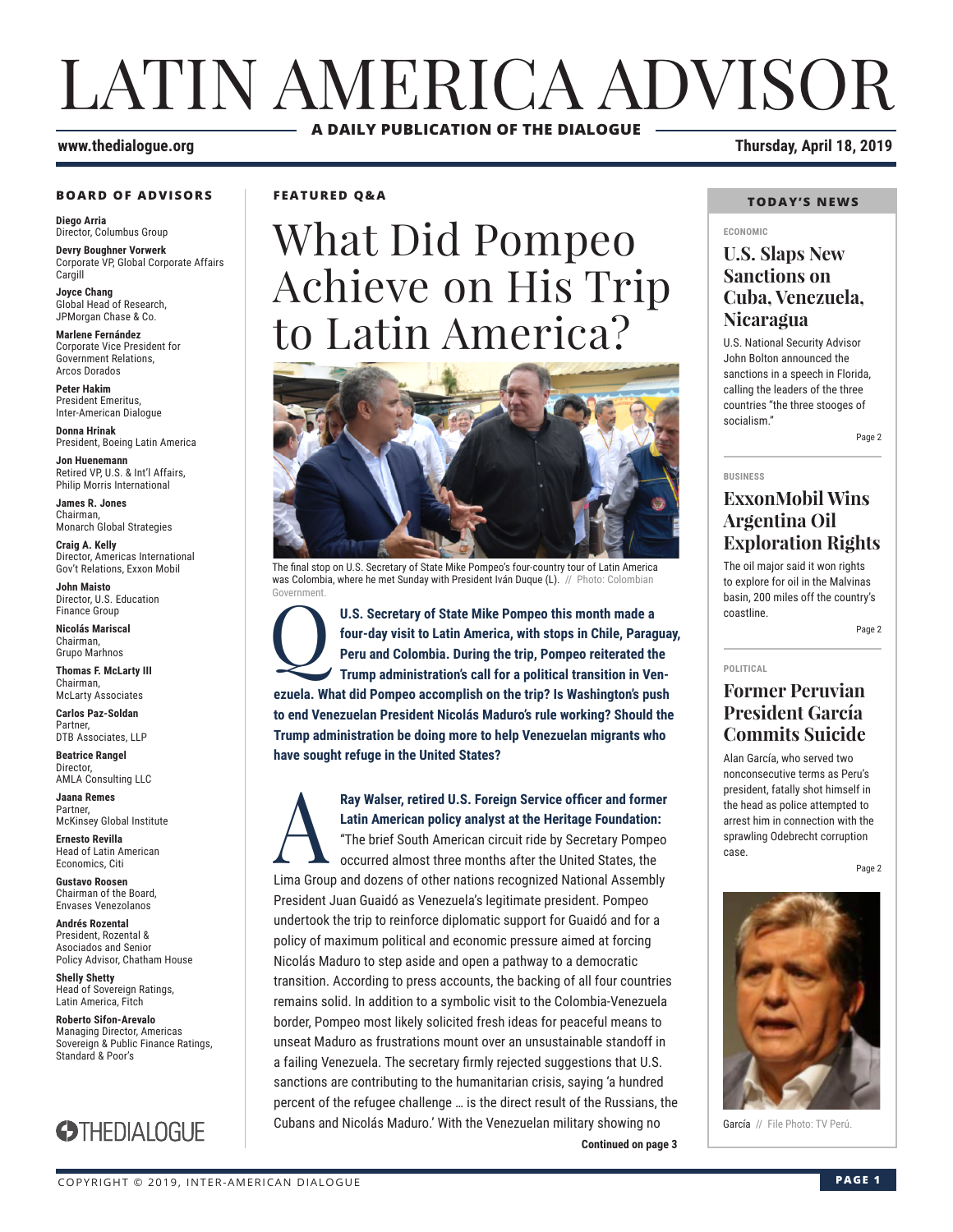#### **POLITICAL NEWS**

# Former Peruvian President Alan García Commits Suicide

Former Peruvian President Alan García, who served two nonconsecutive terms as the country's leader, committed suicide Wednesday, shooting himself in the head as police officers attempted to arrest him in connection with the sprawling Odebrecht case. Current President Martín Vizcarra confirmed García's death in a tweet. "Saddened by the death of former President Alan García. I send my condolences to his family and loved ones," said Vizcarra. When officers arrived with at García's Lima home with an arrest warrant early Wednesday morning, the former president locked himself in his bedroom, shot himself and then was rushed to a hospital, his personal secretary told reporters, The New York Times reported. On Tuesday, García, who was 69, asserted his innocence via Twitter. "I never sold myself, and it's proven," he said in a tweet. In a 2016 agreement with the U.S. Justice Department, Brazilian construction conglomerate Odebrecht acknowledged that it paid bribes throughout Latin America in order to secure lucrative contracts. Peru has been among the most aggressive countries in investigating the graft scandal, with prosecutors there pursuing top politicians and business leaders, The Wall Street Journal reported. García was among four former Peruvian presidents who have faced corruption allegations in connection with the scandal. Odebrecht admitted to paying approximately \$29 million in bribes in the Andean nation. After García died, Peru's Congress lowered its flag to half staff, and dozens of police officers in riot gear blocked the entrance to the hospital where he had been taken. A small group of the former president's supporters gathered outside the hospital, embracing each other. García was just 36 when he first became Peru's president in 1985. His election marked the first time that his Apra party had won the presidency after Peru's military regimes had outlawed it for years, The Wall Street Journal reported.

However, the efforts by García's government to print money and nationalize banks left the country with soaring inflation as it teetered on the edge of bankruptcy. The Shining Path guerrilla group began a series of bombings and assassinations. After his term ended, García faced corruption allegations and fled to Colombia and then France. García's presidency led to the election of Alberto Fujimori who ruled the country for the next decade. García returned to power in 2006 and oversaw solid economic growth during his second term before leaving office in 2011.

### **ECONOMIC NEWS**

# U.S. Imposes New Sanctions on Cuba, Nicaragua, Venezuela

The administration of U.S. President Donald Trump on Wednesday announced tough new sanctions and restrictions on Cuba, Nicaragua and Venezuela, three countries whose leaders National Security Advisor John Bolton called the "three stooges of socialism," the Associ-

### **The United States looks forward to watching each corner of this sordid triangle of terror fall..."**

**— John Bolton**

ated Press reported. Bolton announced a new cap on the amount of money families in the United States can send their relatives in Cuba, limiting remittances to \$1,000 per person per quarter. Bolton also announced that the U.S. was sanctioning Venezuela's central bank, as well as adding sanctions against financial services provider Bancorp, which he claimed is a "slush fund" for Nicaraguan President Daniel Ortega. "The United States looks forward to watching each corner of this sordid triangle of terror fall: in Havana, in Caracas, and in Ma-

#### **NEWS BRIEFS**

# **Guatemalan Presidential Candidate Estrada Arrested in Miami**

A Guatemalan presidential candidate was arrested in Miami on Wednesday and charged with plotting to use drug cartel money to win the June 16 election and assassinate rivals, Reuters reported. According to U.S. officials, Mario Estrada, 58, a candidate of the center-right National Change Union, is accused along with another man, Juan Pablo González, of seeking some \$10 million from Mexico's Sinaloa Cartel to fund his campaign and transport cocaine into the United States.

# **Brazil's Attorney General Accuses Supreme Court of Violating Constitution**

Brazil's attorney general, Raquel Dodge, has accused the nation's highest court of violating the constitution with an order for news organizations to withdraw some online reports on a corruption investigation that include references to one of the tribunal's justices, the Associated Press reported. This week, Dodge attempted to throw the order out, but on Wednesday Alexandre de Moraes, a Supreme Federal Court judge, said she cannot legally dismiss it and that it should stand. Critics say the court's order amounts to censorship.

# **ExxonMobil Wins Rights to Search for Oil in Argentina**

ExxonMobil announced Wednesday it had won rights to search for oil in three blocks in Argentina's latest offshore bid round. The award adds 2.6 million net acres to the company's upstream holdings in Argentina and builds on its existing presence in Neuquén Province, which includes the onshore Vaca Muerta unconventional oil play. The blocks are located in the Malvinas basin, approximately 200 miles offshore Tierra del Fuego.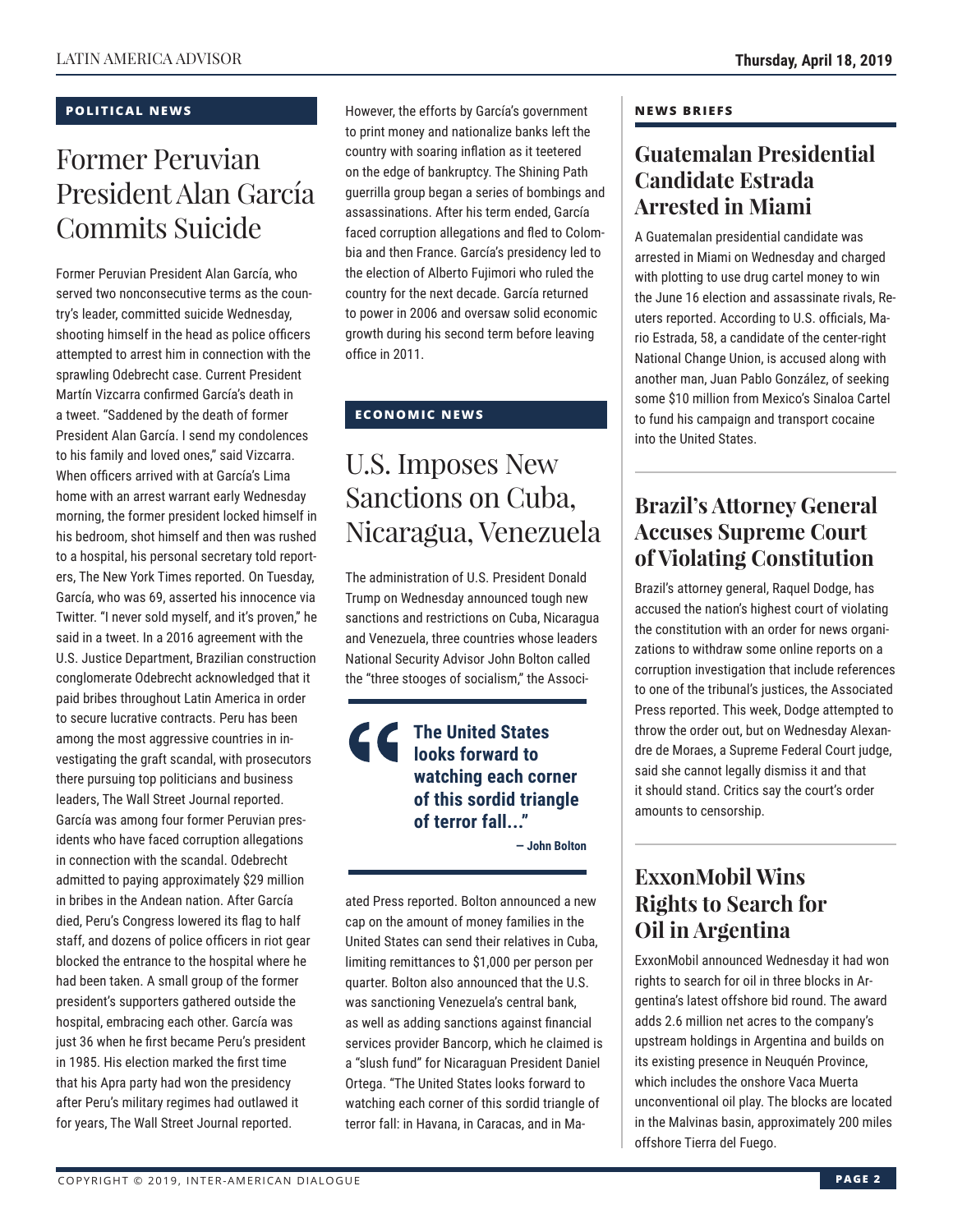nagua," Bolton said in a South Florida speech marking the anniversary of the failed U.S. backed Bay of Pigs invasion of Cuba. Democratic lawmakers assailed the changes. Rep. Eliot Engel (D-N.Y.), chairman of the House Committee on Foreign Affairs, said that limiting remittances to struggling Cuban families deprives them of the resources they need to survive. "This is quite simply inhumane. I urge President Trump to return to smart policies aimed at supporting the Cuban people rather than causing further harm to these individuals," he said.

# Argentina Launches Price Controls to Curb High Inflation

Facing persistently high inflation and falling approval ratings, the government of Argentine President Mauricio Macri reached an agreement with companies to freeze prices on 64 staple food items Wednesday, Bloomberg News reported. Officials also reached agreements with mobile phone service operators to fix prices for the next five months. Prices for gas, electricity and public transportation will also remain unchanged, according to official documents. Economy Minister Nicolas Dujovne said the short-term measures were meant to ease the financial burden on Argentines suffering from the nation's second recession in three years. Dujovne added that the move was not intended to freeze prices as an anti-inflationary tool, as past administrations have done with generally disappointing results. The government also announced that it would provide more loans to pensioners and offer discounts at supermarkets in an effort to spark an economic rebound. On Tuesday, state statistics agency INDEC said consumer prices in March rose by 4.7 percent as compared to the month before, a rate that was "significantly higher than expected," according to Goldman Sachs analyst Alberto Ramos. "Inflationary pressures remain high despite a very deep recession, and we expect consumer price inflation to reach new cyclical highs in April-May," Ramos told clients in a research note.

#### **FEATURED Q&A / Continued from page 1**

imminent signs of turning against Maduro, senior administration officials—Pompeo in Latin America, Vice President Pence at the United Nations, special envoy Elliott Abrams in Washington along with National Security Advisor John Bolton—seek additional means short of military intervention to end the Venezuelan nightmare. Bolton's speech to Bay of Pigs veterans on Wednesday unveiled additional measures aimed at weakening Cuban support for Maduro. In dealing with Latin American refugees in the United States, the Trump administration treads a fine line, including questions of moral disparity, between a hardline stance on Central American border crossers, refugees and asylum seekers and presumed sympathy for the plight of Venezuelans fleeing repression, crime and poverty at home. Temporary Protected Status for Venezuelans has earned bipartisan support but remains lodged on the congressional agenda."

Geoff Ramsey, assistant<br>director for Venezuela at<br>Washington Office on Lat<br>America: "Secretary Pom **director for Venezuela at the Washington Office on Latin America:** "Secretary Pompeo's trip served as a reminder of the failure of the Trump administration's strategy on Venezuela, and there are signs of cracks in regional support for U.S. policy. Privately, Latin American diplomats are growing annoyed by their U.S. counterparts consistently turning the conversation to Venezuela—even in meetings that begin on unrelated topics. The Chilean government's subtle shift in recent days has been a clear sign of this dynamic. While Chilean President Sebastián Piñera remains an active participant in the Lima Group, he has recently embraced the International Contact Group (ICG). The ICG, which Washington does not view particularly favorably, has an explicit mandate to pursue separate negotiations with both Maduro and the opposition in pursuit of free and fair elections. After sending a representative to the ICG's March 28 meeting in Quito, Piñera has called for 'greater unity' with the ICG

mission. This, paired with the Lima Group's continued reluctance to follow the United States in implementing sanctions and its outright condemnation of a 'military option,' is a sign that Latin America's patience for U.S.-Venezuela policy is thinning. More urgent, for Latin American governments, is addressing the needs of the 3.7 million Venezuelans who have fled their country. However, after rolling out new promises of regional aid for displaced Venezuelans on a near monthly basis in 2018, the Trump administration has grown noticeably silent on the issue. If the White House wants to continue to enjoy the support of Latin American governments, it will have to show renewed commitment to funding the regional response to this exodus."

# Francisco Durand, professor<br>of political science at the<br>catholic University of Peru:<br>"I hate Maduro but I do not **of political science at the Catholic University of Peru:**

"'I hate Maduro but I do not like American intervention in Venezuela,' a Venezuelan immigrant in Peru told me when the 'humanitarian crisis' started. The opinion summarizes well the predominant state of opinion in Latin America at a moment the U.S. offensive has lost momentum and any hint of intervention is silently opposed by many countries, the Brazilian military in particular, a crucial player if the military intervention card crystalizes. Let's not forget that no Latin American country has ever invaded another to provoke regime change. Pompeo's trip is an attempt to keep the Lima Group alive at a moment that another front is opening in Peru and Colombia, the main recipients of more than three million Venezuelan migrants whose presence exerts tremendous pressure on the poor and the underpaid, the ones being displaced by super cheap labor from Venezuela. So there are two problems that will worsen as time passes, one in Venezuela (where Maduro survives but feels the brunt of the economic oil revenue embargo) and those who accept the Venezuelan migrants. Pompeo's \$30 **Continued on page 4**